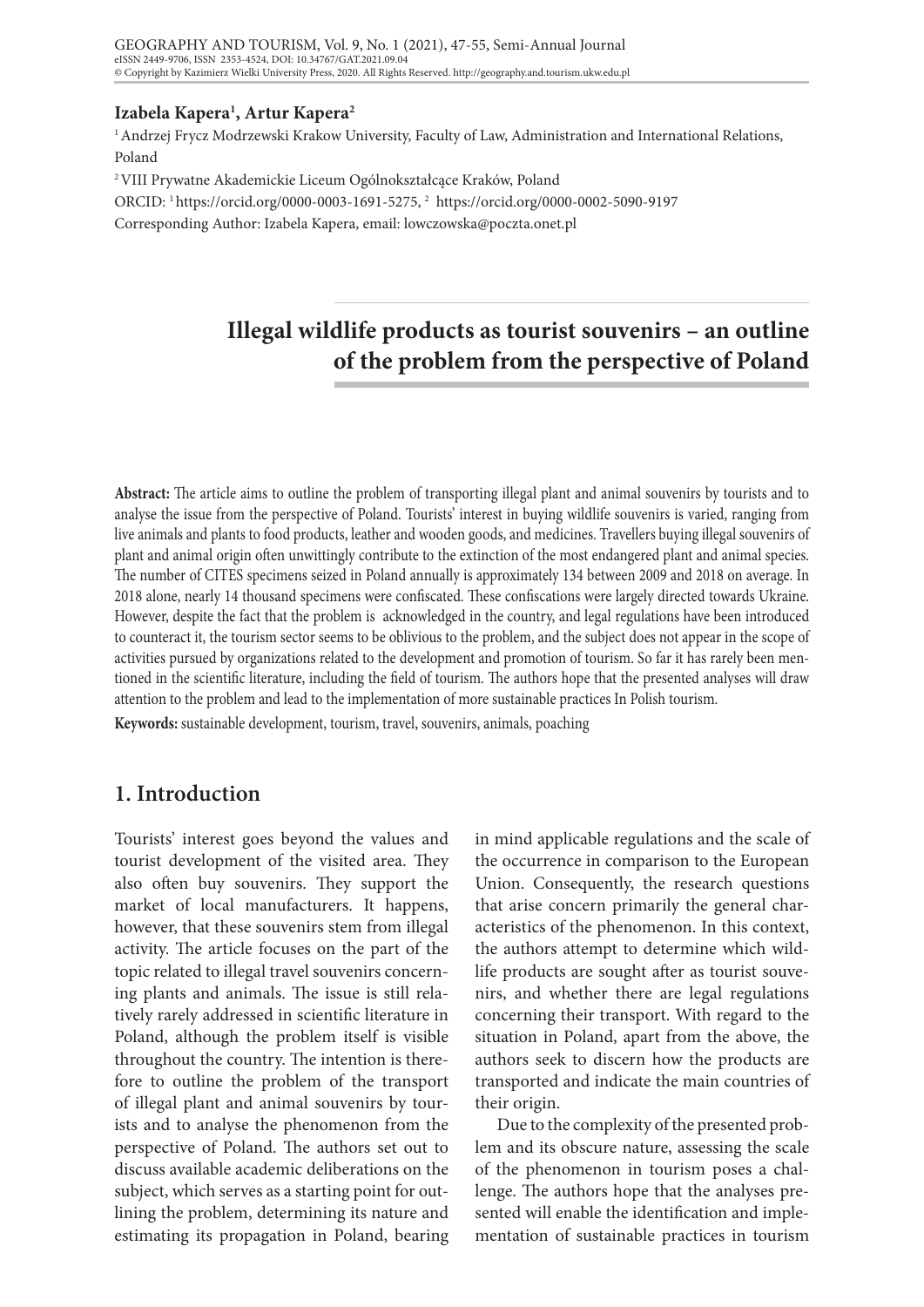in Poland, and as such will be accounted for within the policies of governments, scientists, entrepreneurs, and people involved in tourism and nature conservation.

# **2. Flora and fauna as souvenirs from travel – the state of research on the subject in Poland**

According to the Polish Dictionary, a souvenir is a small object reminiscent of a person, a place or an event (Słownik Języka Polskiego, 2021). In relation to tourism, a souvenir is a tangible part of the tourist experience and at the same time an excellent opportunity to advertise places around the world. Souvenir production is a potentially profitable business. Tourists buy souvenirs for personal use, as a gift, or for commercial purposes. They make purchases in shops, at fairs, souvenir stalls, often at accommodation facilities and airports. The spectrum of tourists' interest includes jewellery, textiles, clothing and fashionable accessories, decorative articles and handicrafts, antiques and cosmetics. However, whether or not a tourist elects to procure a souvenir as well as their choice of a particular item depends on a number of variables. As Podemski (2004) points out, the purchase of souvenirs is approached differently by, for instance, a holidaymaker, eco-tourist or researcher-discoverer. Although the purchase of souvenirs is an important element of tourism consumption, the analysis has so far been limited in the context of Polish literature. It is increasingly often the subject of legal regulations and appears in the activities of some organisations. It is also the subject of scientific deliberations among foreign authors,

e.g. publications by Gómez and Aguirre (2008), Rosen and Smith (2010), Veríssimo et al.(2012), Underwood et al. (2013), Wittemyer et al. (2014), Harrison et al. (2015), Kideghesho (2016), van Uhm (2016), Felbab-Brown (2017), Haenlein and Keatinge (2017), Harfoot et al. (2018). The range of issues raised by the above-mentioned researchers, however, does not exhaust the entirety of the subject, but only signals certain problems related to it. Apart from Podemski (2004), the group of authors dealing with this subject on the basis of Polish publications also includes: Sosenko (2009), Banaszkiewicz (2011), Buczkowska (2012), Wojciechowska and Kupis (2014), Klimczyk and Zwolińska (2017). Said authors did not, however, refer strictly to the subject matter of nature souvenirs. In Poland, this issue appears rarely and is usually treated only fragmentarily, e.g. in relation to trends in the import of nature souvenirs among young people (Pabian et al., 2020) or a look from the perspective of the Customs Chamber – the works of Chackiewicz and Kostecka (2017), Chackiewicz (2008, 2012, 2015, 2016). Literature analysis allows us to conclude that so far there has been no comprehensive presentation of the problem in relation to tourism in the country.

## **3. Transport of illegal souvenirs by tourists – outline of the problem**

Contemporary tourism is becoming increasingly complex and difficult to evaluate unambiguously. One of the controversial areas is the use of endangered animal and plant species as souvenirs from travel. The interest of tourists in this regard ranges from live animals and plants to a broad spectrum of wildlife products, including food products, leather and wooden items, as well as medicines. The lattermost in particular has become a severe worldwide problem, as the demand for supposedly miracle cures is ever growing. Rhino horn powder, tiger

bones and tiger hair are just some examples of this type of medicine, the demand for which is contributing to the killing of animals and an increase in poaching. One of the most popular souvenirs from warm countries are pieces of coral and shells found on the beach. Bottles containing reptiles, the so called *wężówki*, are popular as souvenirs from South Asia. The most sought-after illegal souvenirs include ivory ornaments, as well as bags and shoes made of crocodile or tiger skin. Products created at the expense of tigers also include jewellery, charms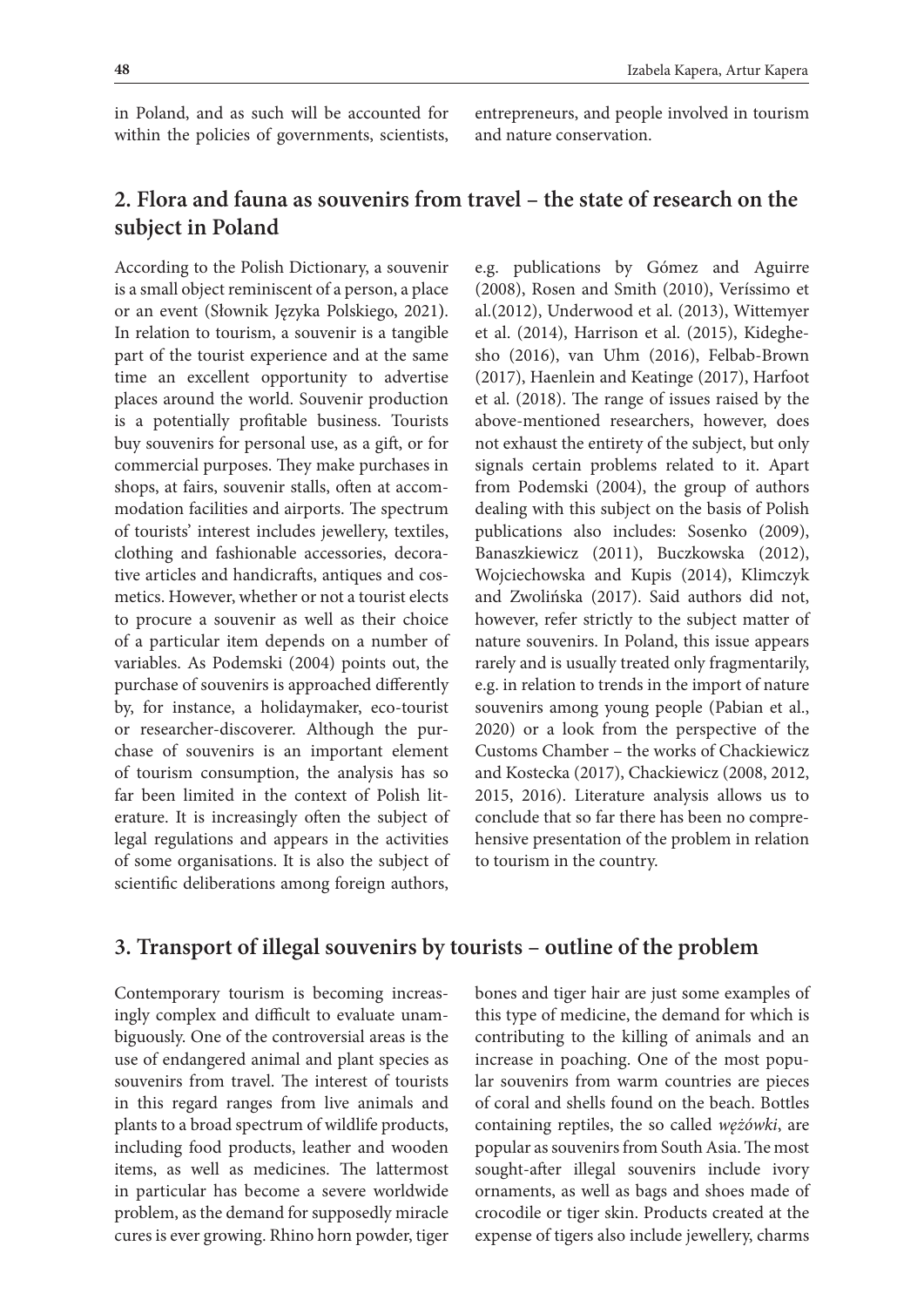or medicinal items made from whole or powdered tiger bones.

Thousands of wild animals around the world pay dearly for tourist entertainment, some of them with their lives. Many animals, including endangered species, are inhumanly trapped, hunted, bred and killed for gifts. Some are collected on an industrial scale and then sold to local craftsmen, giving tourists the impression that they are buying sustainable products. The ingenuity and brutality of the producers of this kind of souvenirs is once again surprising when we find pendants with live animals trapped inside, which die after a while in this decoration. The level of exploitation of certain animal and plant species is high, and trade in them, together with other factors such as loss of habitats, can lead to significant depletion of their populations and even result in the extinction of certain species. The main cause of species extinction is human activity, including the loss of natural habitats that results from the development of agriculture, road and rail infrastructure, as well as other anthropological changes to the environment, illegal trade in endangered species and poaching (Listos et al., 2016). The illegal wildlife trade is estimated to be in the top five of illegal transnational trade transactions, including arms and drugs (United Nations Office for Drugs and Crime, 2020). Criminal groups and individuals are involved in the illegal trade. On the one hand, it is an area dominated by large-scale smuggling of, for example, ivory or rhinoceros horns, and on the other hand, by tourists themselves. Most often, however, it is tourists who unwittingly become

criminals, as they buy items not realising that they are made out of a species threatened with extinction.

Every year, hundreds of millions of plants and animals are extracted from their natural environment and then sold as travel souvenirs. They are often traded legally, but some of these activities go against the law. At the root of this are high profits and, in many cases, high prices paid for rare species. The trade varies from live animals and plants to products derived from them, including food items, leather goods, wood and medicines. The exact profits from this trade are difficult to measure, but various sources estimate the profits from illegal wildlife trade at between EUR 8 and 20 billion per year (European Commission, 2015). The fact that the problem is global and international is evidenced by data from the World Wildlife Crime Report 2020, which indicates that the suspected traffickers are representatives of around 150 nationalities (United Nations Office for Drugs and Crime, 2020). Illegal trade in wildlife not only affects the species that are exploited directly, but it can also harm other species. Moreover, it has a direct impact on the lives of millions of people – especially the poorest, who depend mainly on local nature (WWF, 2006). The problem is also the introduction of alien species into ecosystems where they did not previously exist. Invasive species disturb the ecosystem, compete for food with native species and drive them out of their habitats. Diseases add to this, as exotic viruses spread due to the smuggling of animals from country to country.

## **4. Legislative provisions**

Although awareness regarding regulations on tourism is growing, many people remain oblivious to the existence of laws prohibiting the transport of illegal items of natural origin, violation of which can have very severe consequences. The situation is further complicated by the fact that many souvenirs are purchased legally in their home countries, which does not mean they can be legally imported into another country. As the trade in wild animals and plants crosses borders between countries, efforts to regulate it require international cooperation

to protect certain species from over-exploitation. The Convention on International Trade in Endangered Species of Wild Fauna and Flora (CITES) is an expression of this endeavour. Its aim is to ensure that international trade in specimens of wild animals and plants does not jeopardise their survival. CITES was created under a resolution adopted in 1963 at the meeting of the members of IUCN (The World Conservation Union). The text of the Convention was finally decided upon at the meeting of the representatives of 80 countries on March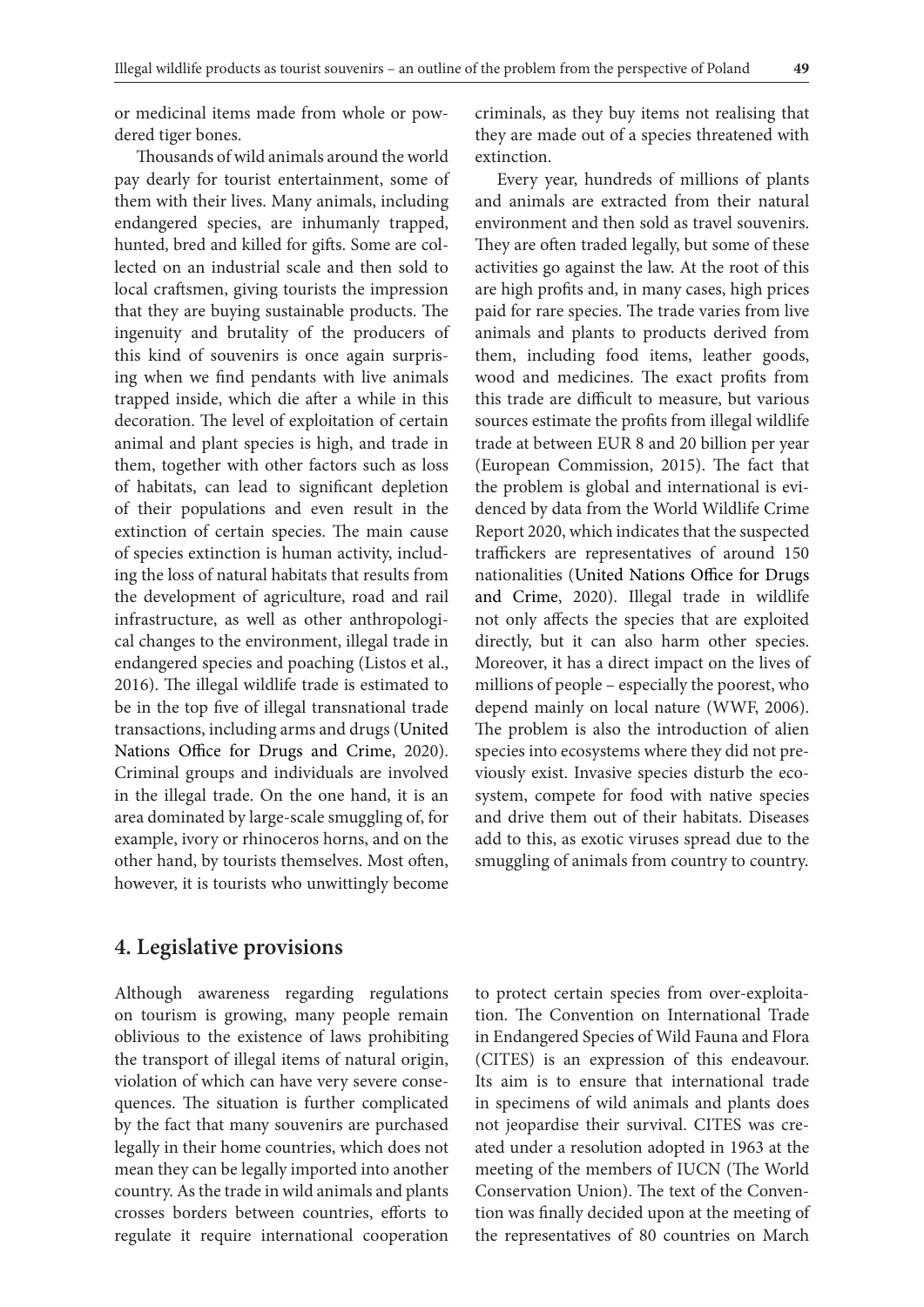3<sup>rd</sup>, 1973, and on July 1<sup>st</sup>, 1975, CITES entered into force (What is CITES?, 2021). It was drawn up in Washington on March3<sup>rd</sup>, 1973. It is an international agreement to which States and regional economic integration organisations join voluntarily. CITES does not replace national legislation. Rather, it is a framework that each party must respect. CITES has become a major, widely endorsed nature conservation agreement, which currently brings together 183 parties. (What is CITES?, 2021). In Poland, the Convention entered into force on March12th, 1990, and the ratification of its accession took place on December12<sup>th</sup>, 1989 (Konwencja Waszyngtońska, 2020).

CITES operates by subjecting international trade in specimens of selected species to certain means of control. A specimen of a CITES-listed species may be imported into a country that is a party to the convention or exported (or re-exported) from that country, only if a relevant permit is obtained and presented for clearance. Currently, more than 38 700 species –including some 5 950 animal species and 32 800 plant species –are protected by CITES from over-exploitation in international trade (The CITES species, 2021). These are listed in three CITES Appendices. These species are grouped according to the level of threat imposed by international trade. The CITES Treaty allows for an exception: captive bred specimens do not enjoy the same protection as those living in the wild (Christy, 2019). The EU has an important role to play in combating this practice, as Europe is now a market and a hub for transit traffic to other regions. The European Union became a party

to the Convention on International Trade in Endangered Species (CITES) on July 8<sup>th</sup>, 2015. The basis for the EU accession to CITES is Council Decision (EU) 2015/451, which was adopted on March 6, 2015 and published in Official Journal L 75 of March 19th, 2015 (EU Accession to CITES, 2015). The CITES Convention is implemented in the European Union by means of a set of regulations (European Commission, 2007). In many cases, EU law goes beyond CITES requirements. In addition to this basic legislation, there is a Commission Recommendation to Member States. Although EU wildlife trade legislation is deemed applicable across the EU, each member state is expected to implement their own legislative solutions to facilitate the process. In February 2016, the European Commission adopted a Communication on an EU Action Plan against trade in wildlife, which sets out a comprehensive plan for joint efforts to combat wildlife crime in the EU and to strengthen the role of the EU in the global fight against these crimes. The plan has three main strands –better law enforcement, enhanced cooperation and more effective prevention. The EU report shows that in 2018, 6012 reported seizures of CITES-related specimens were recorded in Member States, up from 5644 compared to the previous year (European Commission, 2020). Over 49% specimens were seized on import (Table 1).

The main seizures were 1381 medicines, 654 corals, 540 reptile bodies, parts and derivatives, 496 live birds, 468 live reptiles, 420 ivory, 40310 mammal bodies, parts and derivatives (European Commission, 2020).

| Import | Internal | Export | External-internal transit |
|--------|----------|--------|---------------------------|
| 2969   | 580      | 267    | 204                       |
| (49%)  | $10\%)$  | (4%)   | (3%)                      |

**Table 1.** Seizures of CITES-listed wildlife in the European Union in 2018 (based on: European Commission, 2020)

The rest (1992 seizure records) was unknown/other or no information was provided

In the case of Poland, generally speaking, the objectives, principles and forms of protection of living and inanimate nature and landscape are regulated by the Act on Nature Conservation adopted on April 16th, 2004, which also addresses the subject matter of this paper. Among other things, it follows from the act

that: Wild plants or fungi of species under protection may be banned from being imported or exported. A similar provision applies to protected species of wild animals (Ustawa z dnia 16 kwietnia 2004 r. o ochronie przyrody). The Act on the Protection of Animals (Ustawa z dnia 21 sierpnia 1997 r. o ochronie zwierząt) is also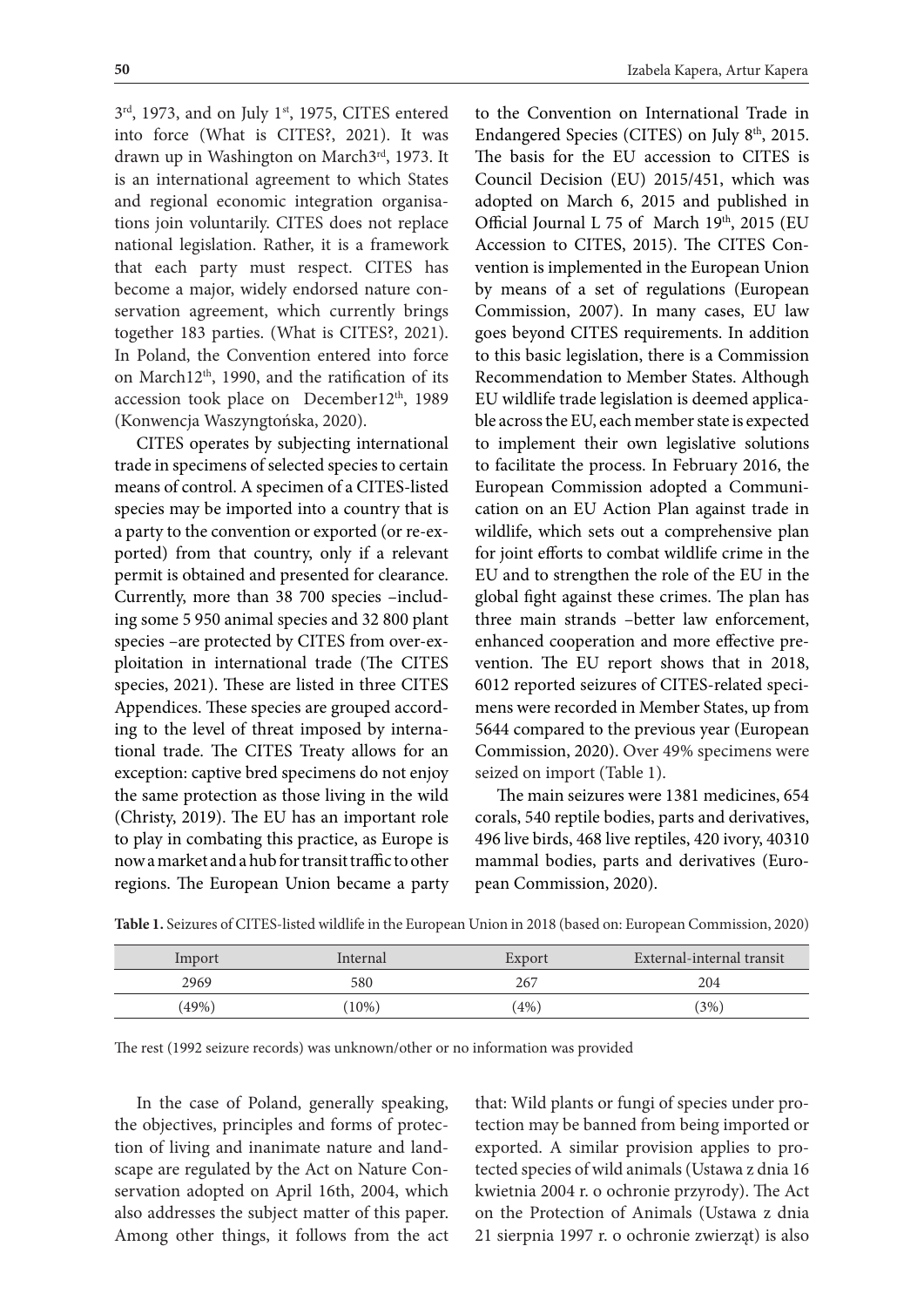related to this issue. In principle, however, the subject of international illegal trade in specimens of endangered species in Poland was not recognised, and, as a result, its provisions were not applied until 1998. The detentions were carried out at random, and one of the reasons for this situation was the lack of regulations enforcing the Convention and the inability to impose penalties on persons conducting illegal transport (Tusiński, 2009). The first national

regulations, together with criminal provisions, appeared in 1997 in the Animal Protection Act, and infringement of CITES provisions was a criminal offence (Tusiński, 2009). Currently, transporting specimens that belong to endangered species across the EU border in contravention of the regulations is a crime, and any offender is subject to imprisonment from 3 months to 5 years (Ustawa z dnia 16 kwietnia 2004 r. o ochronie przyrody).

## **5. The scale of the problem in Poland**

Illegal wilderness souvenirs are difficult to identify, and it is virtually impossible to distinguish between them and products from sustainable sources. Most products made from animals at risk of extinction are stopped by customs and revenue authorities at airports, because there are direct connections to exotic countries. According to the data on CITES specimens detained by the Customs and Tax Service in Poland in 2018, 13811 specimens were detained, including the ones from the country of origin: "5551 live animal specimens (including 53 specimens of live reef-forming corals Scleractinia spp.), 6 live

plant specimens (Cactaceae spp.), 8238 specimens of *Asian medicaments* (TAM), and also: 37.8 kg of European eel (*Anguilla anguilla*), over 20 kg of calcareous skeletons of reef-forming corals (*Scleractinia spp.*), 164.6 kg of caviar specimens (*Acipenseriformes spp.*) (CITES seizures made by the Customs and Revenue Service, 2020). Based on the aforementioned webpage, the number of CITES specimens kept in Poland annually amounted to an average of 134 in the years 2009–2018, with 100 arrests in 2018, and 2531 in 2009. In 2019, there was a total of 145 arrests (Table 2).

**Table 2.** CITES seizures made by the Customs and Revenue Service in 2019 (Authors' own study based on: CITES seizures made by the Customs and Revenue Service, 2020)

| Number of<br>arrests | Number of<br>specimens seized | Number of live<br>animal<br>specimens | Asian<br>medicine<br>specimens | Other                                                                                                                                                                                                                 |
|----------------------|-------------------------------|---------------------------------------|--------------------------------|-----------------------------------------------------------------------------------------------------------------------------------------------------------------------------------------------------------------------|
| 145                  | 368 631                       | 137                                   | 368 103                        | • 30 guitars made with wooden elements (Dal-<br>bergia latifolia)<br>• over 30 kg of limestone skeletons of reef-build-<br>ing corals (Scleractinia spp.)<br>• 0.13 kg of caviar specimens (Acipenseriformes<br>spp.) |

In the year preceding Poland's entry to the European Union there were 169 arrests, in 2004 –130, and in the year of Poland's accession to Schengen – 230. Additionally, the number of CITES specimens detected does not reflect the value of smuggled plants and animals. The analysis of statistical data shows that during the year, the largest number of detentions of specimens took place in Rzeszów in the period from August to December. The majority of performed detentions involved goods smuggled to and from Ukraine. Among the exported and imported specimens there

were: live parrots, calcareous skeletons of reef corals (*Scleractinia spp.*), stuffed common buzzard, stuffed hawk specimen, but the largest number were capsules containing seahorse derivatives, sturgeon roe, live leeches, lotions containing leech derivatives, lotions containing bear derivatives (CITES seizures made by the Customs and Revenue Service, 2020). Traffic to/from Ukraine is also notable when analysing the case of Lublin, with an increase in the number of detentions during a similar period of the year. Apart from live leeches and parrots, other live specimens were also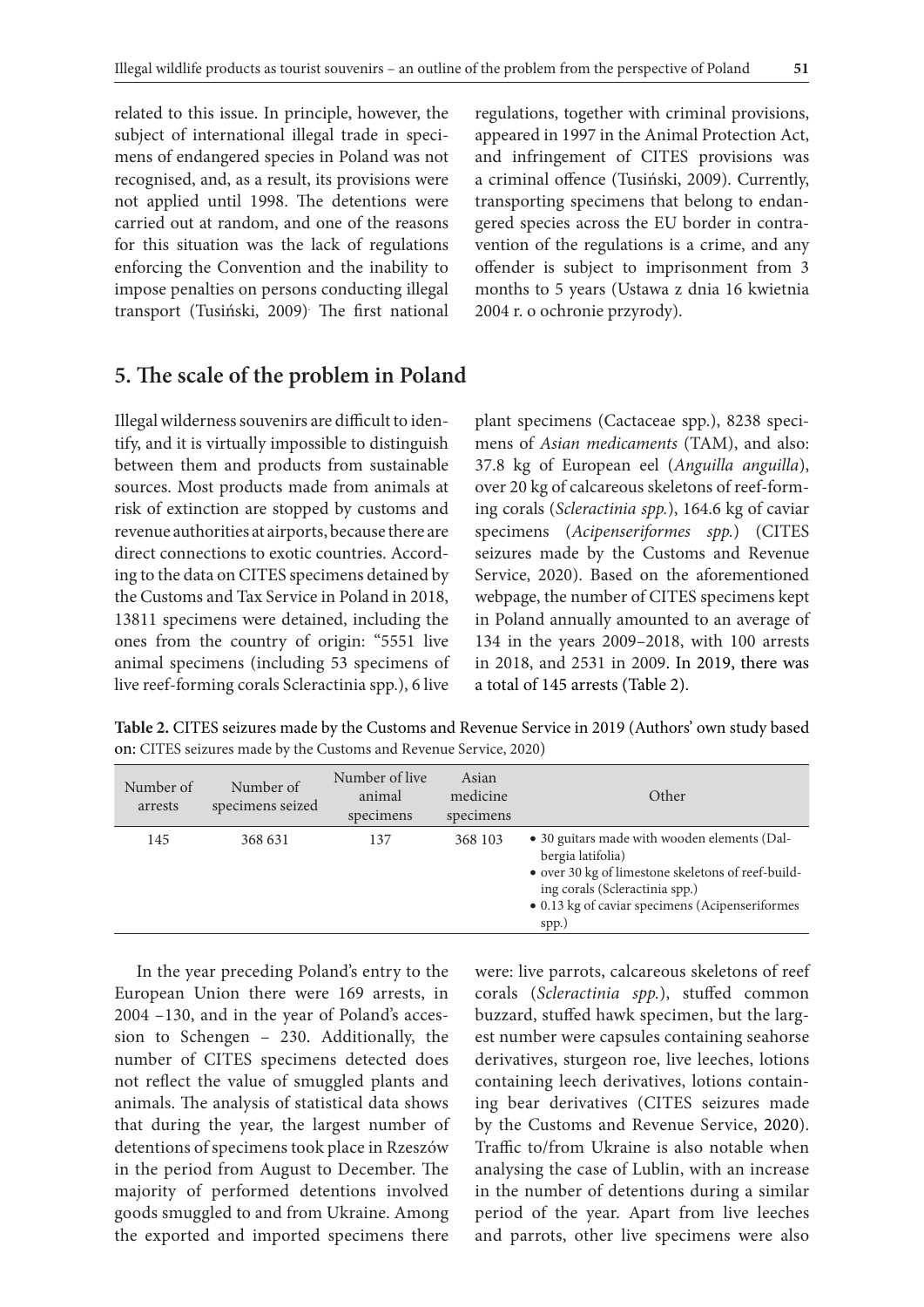detained: e.g. in Bialystok a tiger python, a Boa constrictor, a yellow anaconda, a Phelsuma madagascariensis and a Brachypelma smithi. The data cited indicate the predominance of the Ukrainian direction, especially in the case of Rzeszów and Lublin, but there are also attempts to transport to/from other des-

## **6. Discussion**

The purchase of travel souvenirs is not a new phenomenon and also applies to Polish tourists. Research conducted among young travellers in Poland has shown that 80.7% of individuals taking part in tourist trips bring souvenirs to their places of residence and as much as 61.4% collects natural souvenirs (shells – 53.9%, rocks – 22.7% and sand from seaside beaches – 18.0%) (Pabian et al., 2020). Only 9.8% of them oppose bringing natural souvenirs, 5.2% consider such practices to be illegal and 11.2% see their harmful effects on local tourist attractions (Pabian et al., 2020).

In general, Polish tourists, when going to exotic places, often do not know that souvenirs imported from these trips are made from animals or plants in danger of extinction. The study carried out at the Rzeszów airport indicates that only 24% of the respondents declared their knowledge of the CITES convention and their knowledge of the related documents (Chackiewicz and Kostecka, 2017). In order to foster their awareness, extensive information campaigns are necessary. In this respect, the activity of international organisations such as the World Wide Fund for Nature (WWF), which is trying to make tourists aware that many of these products are made from endangered animal species, is not without significance. However, this is not the only sign of action to stop the practice.

In 2018, more than 100 companies met within the World Travel and Tourism Council to sign the Buenos Aires Declaration on the illegal trade in wildlife, a commitment to take a stand against wildlife trade. The signatories to the Declaration agreed to 'adopt or encourage the adoption of a policy of zero tolerance with regard to the illegal trade in wildlife'. At the UN General Assembly, the UN Environment Programme (UNEP) signed

tinations, including the USA, the EU market, China, Mexico, the Maldives, South Africa, Israel, Egypt, Cuba, Switzerland, Russia, Belarus and Mozambique. Analysing data from previous years, the list of these countries has been extended compared to year 2018, and so has the range of detained specimens.

a Memorandum of Understanding with the World Travel and Tourism Council on cooperation towards sustainable tourism, plastics and wildlife conservation (World Tourism Day 2019: sustainable travel and the plight of wild animals, 2019). Similar undertakings have been observed sporadically in Poland. Maps of the disappearing world –leaflets informing about dangerous souvenirs, i.e. what is not allowed to be brought from foreign expeditions –have arrived at airports all over Poland. Live animals taken away from smugglers and tourists are taken to the zoo, plants to botanical gardens, and dead specimens are stored in customs warehouses. However, they do not remain there idle. The specimens are sometimes placed at airports in showcases, as showpieces to warn travellers. Some of them are used for training and educational purposes, which extends to the police, customs, border guards, biology teachers, prosecutors and judges. The customs officers also organise exhibitions and lessons in schools. However, manifestations of such initiatives on the part of tourism organisations in Poland, including the Polish Tourist Organisation, are generally not visible. One of the most powerful tools for combating illegal trade in wild animals is to convince consumers to make informed choices when buying wild animals and their products. This applies not only to tourists buying souvenirs, but also to shopkeepers and, in general, all those involved in servicing the tourist traffic in Poland. So far, this subject has not even appeared at the planning stage –in tourism strategies or in marketing campaigns concerning its development in Poland.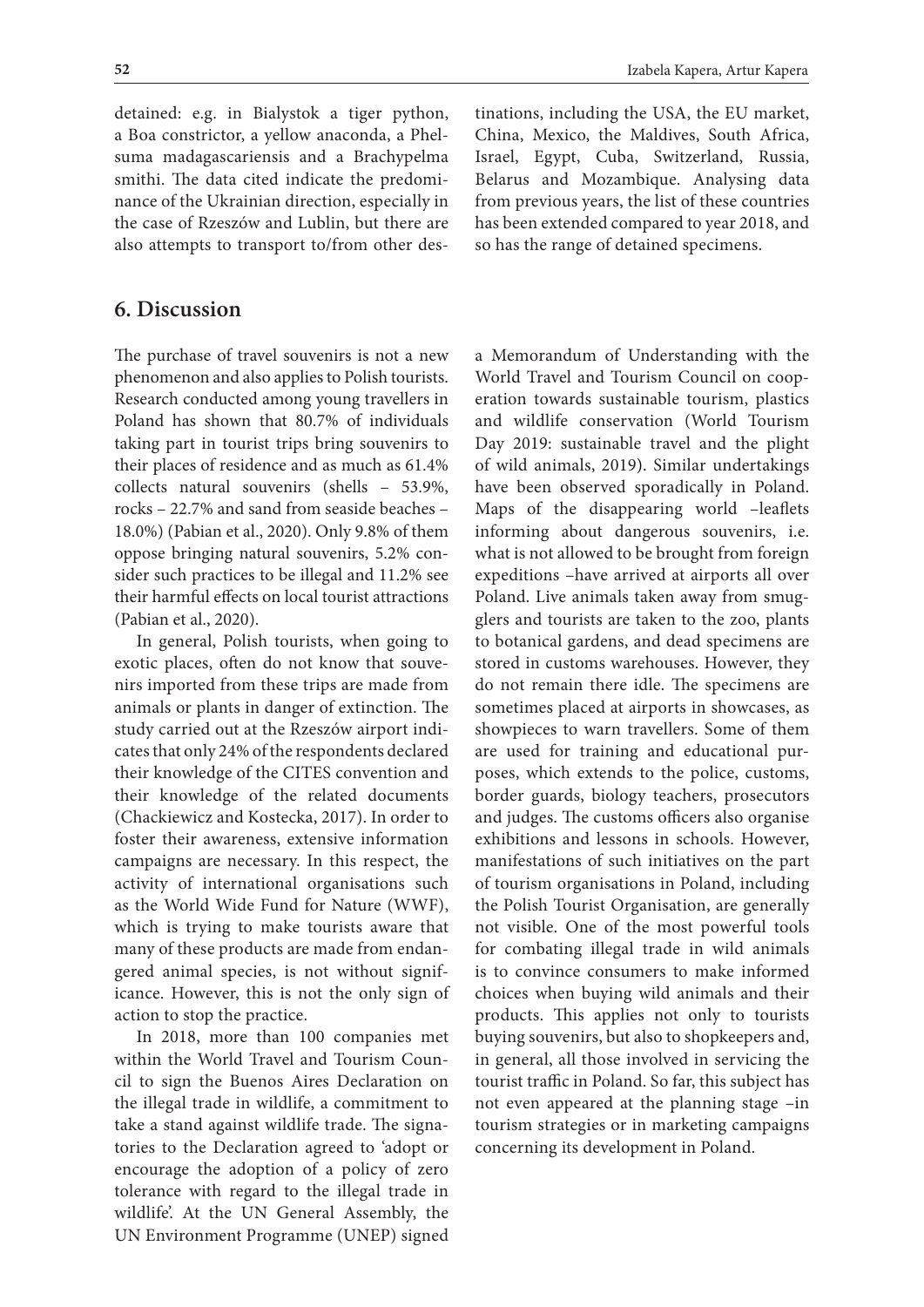## **7. Summary and conclusions**

Tourism is both an immense source of protection and a threat to wildlife and fragile habitats. The phenomenon described in the paper can be used as a basis for seeking optimal solutions to improve the situation. Tourists who bring exotic souvenirs from their travels decide whether the vanishing species will be offered for sale by buying or refusing to buy them.

Travellers can therefore play a role in conservation efforts. However, the problem does not concern the tourists themselves, but also other parties involved in the development of tourism. Therefore, the tourism industry in Poland should unite to incorporate sustainable natural tourism into mainstream policy and play a greater role through regulation and awareness among its customers. To this end, activities are needed both at the level of institutions related to tourism management and promotion (manifestations of such initiatives on the part of the Polish Tourism Organisation are generally not visible), and in relation to education of both present and future employees of the tourism sector. Undoubtedly, cooperation of the tourism industry with other parties interested in the issue is also desirable. Although there are several initiatives, so far there has been no coordinated commitment on the part of the tourism sector in the country to counteract the phenomenon of tourists carrying illegal plant and animal souvenirs.

A significant increase in awareness, political will and, ultimately, action on the ground is needed in order to improve the situation. Further studies by tourism researchers in Poland are also desirable for a deeper understanding of the phenomenon described.

## **References**

- Banaszkiewicz M., 2011. Tourist souvenirs in search of identity. Turystyka Kulturowa 4, 4-16 [In Polish with English abstract].
- Buczkowska K., 2012. Jakość podróży zatrzymana w pamiątkach. [In:] Kazimierczak M. (Ed.), Jakość życia w kulturowych przestrzeniach podróżowania. Akademia Wychowania Fizycznego w Poznaniu, Poznań, 78–95 [In Polish].
- Chackiewicz M., 2008. Ekologiczne i społeczne aspekty przemytu ginących gatunków roślin i zwierząt. Monitor Prawa Celnego i Podatkowego 12, 444 [In Polish].
- Chackiewicz M., 2012. CITES a międzynarodowy obrót towarowy. Wyższa Szkoła Cła i Logistyki, Warszawa, pp. 177 [In Polish].
- Chackiewicz M., 2015. Świat i jego problemy związane z przemytem i nielegalnym handlem ginącymi gatunkami flory i fauny. [In:] Skorowski H. (Ed.), Świat i jego problemy. Międzynarodowe Centrum Dialogu Międzykulturowego i Międzyreligijnego UKSW, Warszawa, 369–380 [In Polish].
- Chackiewicz M., 2016. Smuggling of endangered species of fauna through the check points between Poland and Ukraine. Almanach Mieżdunarodnogo Prawa 11, 32-42 [In Polish with English abstract].
- Chackiewicz M., Kostecka J., 2017. Seizure of biodiversity resources under Washington Convention (CITES) by the Polish Customs Service. Inżynieria Ekologiczna 18(3), 129-138 [In Polish with English abstract].
- Christy B., 2019. Handel dzikim życiem "Nic mi nie mogą zrobić. Mogę sprzedać pandę i nic mi się nie stanie", https://www.national-geographic.pl/artykul/handel-dzikim-zyciem [In Polish].
- Felbab-Brown V.F., 2017. The Extinction Market Wildlife Trafficking and How to Counter It. Oxford University Press, New York, NY, pp. 406.
- Gómez A., Aguirre A. , 2008. Infectious Diseases and the Illegal Wildlife Trade. Annals Of The New York Academy Of Sciences 1149(1), 16-19.
- Haenlein C., Keatinge T., 2017. Follow the Money: Using Financial Investigation to Combat Wildlife Crime. RUSI Occasional Paper. Royal United Service Institute for Defence and Security Studies, Stephen Austin and Sons, Ltd., London, pp. 33, https://portal.issn.org/resource/ISSN/2397-0286.
- Harfoot M., Glaser S.A.M., Tittensor D.P., Britten G.L., McLardy C., Malsch K., Burgess N.D., 2018. Unveiling the patterns and trends in 40 years of global trade in CITES-listed wildlife. Biological Conservation 223, 47–57.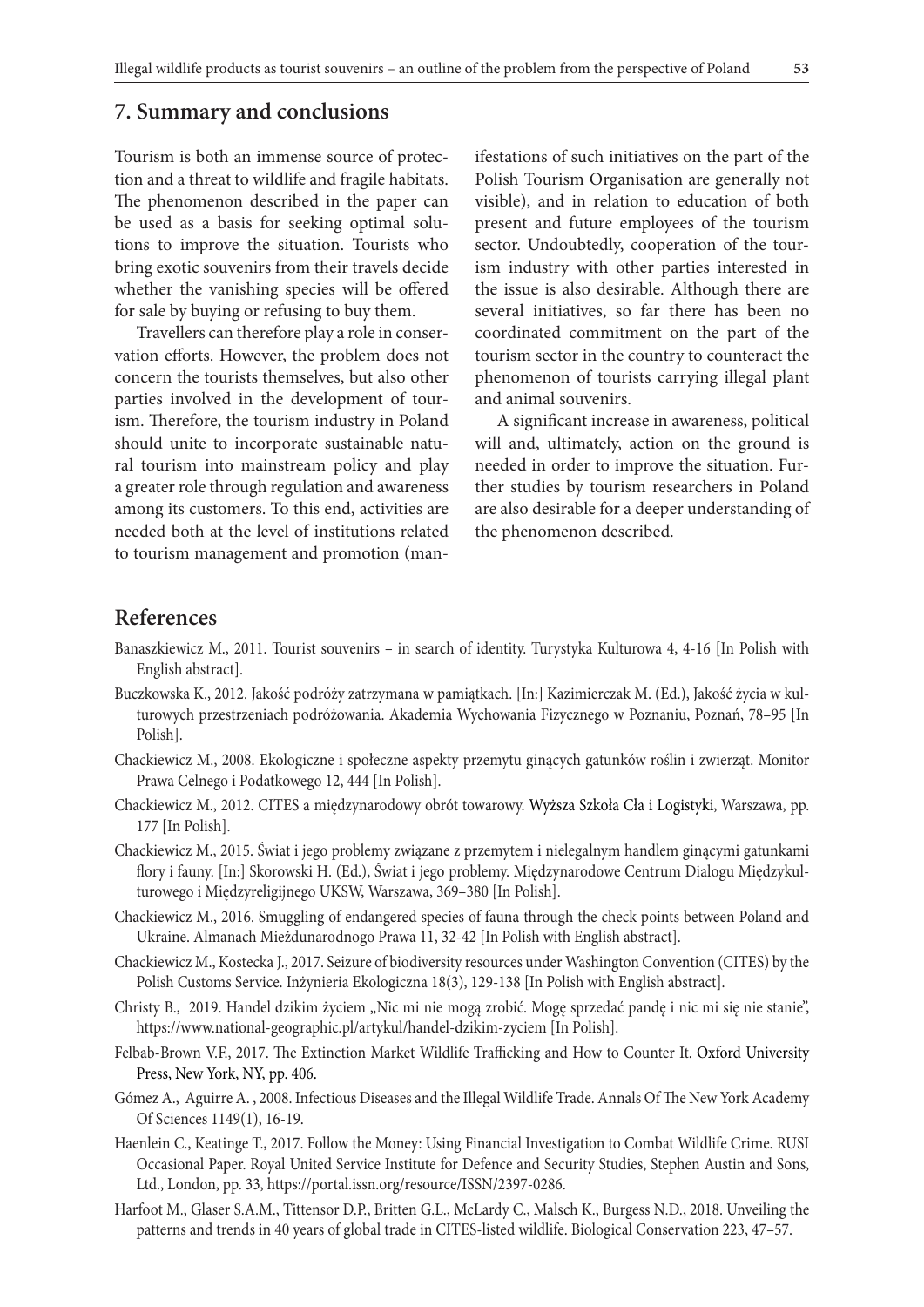- Harrison M., Baker J., Twinamatsiko M., Milner-Gulland E.J., 2015. Profiling unauthorized natural resource users for better targeting of conservation interventions. Conservation Biology 29(6), 1636-1646.
- Kideghesho J., 2016. Reversing the trend of wildlife crime in Tanzania: challenges and opportunities. Biodiversity and Conservation 25(3), 427-449.
- Klimczyk B., Zwolińska M., 2017. Unique and ordinary souvenirs from Łódź as a way to preserve memories from the journey. Warsztaty z Geografii Turyzmu 1(8), 55-62 [In Polish with English abstract].
- Listos P., Dylewska M., Gryzińska M., 2016. Inconsistent with the Washington Convention (CITES) smuggling animals to Poland. ŻycieWeterynaryjne 91(4), 238-243 [In Polish with English abstract].
- Pabian A., Pabian A., Brzeziński A., 2020. Young People Collecting Natural Souvenirs: A Perspective of Sustainability and Marketing Sustainability 12, 514.
- Podemski K., 2004. Sociology of Travel. Wydawnictwo Naukowe im. Adama Mickiewicza w Poznaniu, pp. 93 [In Polish with English summary].
- Rosen G., Smith K., 2010. Summarizing the Evidence on the International Trade in Illegal Wildlife. Ecohealth 7(1), 24-32.
- Sosenko K., 2009. Kobieta w podróży. [In:] Krasny P., Ziarkowski D. (Eds.), Sztuka i podróżowanie. Studia teoretyczne i historyczno-artystyczne. Wydawnictwo Proksenia, Kraków, 263–264 [In Polish].
- Tusiński R., 2009. Konwencja Waszyngtońska czyli CITES. Wiadomości Celne 10-11. Ministerstwo Finansów Służba Celna, Warszawa, 3-24 [In Polish].
- Underwood F.M., Burn R.W., Milliken T., 2013. Dissecting the Illegal Ivory Trade: An Analysis of Ivory Seizures Data. PLoS ONE 8(10), e76539. ISSN 1932-6203.
- Ustawa z dnia 16 kwietnia 2004 r. o ochronie przyrody. Dz.U. 2004 Nr 92 poz. 880, z póź., zm., http://isap.sejm.gov. pl/isap.nsf/DocDetails.xsp?id=WDU20040920880 [In Polish].
- Ustawa z dnia 21 sierpnia 1997 r. o ochronie zwierząt. Dz. U. 1997 Nr 111 poz. 724 z póź., zm., http://isap.sejm.gov. pl/isap.nsf/download.xsp/WDU19971110724/U/D19970724Lj.pdf [In Polish].
- Wittemyer G., Northrup J.M., Blanc J., Douglas-Hamilton I., Omondi P., Burnham K.P., 2014. Illegal killing for ivory drives global decline in African elephants. Proceedings of the National Academy of Sciences 111(36), 13117-13121.
- Wojciechowska J., Kupis W., 2014. Souvenirs Inspired by Folk Culture in the Region of Łowicz. Folia Turistica 31, 105–125 [In Polish with English abstract].van Uhm D.P., 2016. The illegal wildlife trade: Inside the world of poachers, smugglers and traders. Springer International Publishing, Switzerland, pp. 328.
- Veríssimo D., Challende, D., Nijman V., 2012. Wildlife trade in Asia: Start with the consumer. Asian Journal of Conservation Biology 1(2), 49-50.

#### **Internet sources**

- CITES seizures made by the Customs and Revenue Service, 2020, https://www.podatki.gov.pl/clo/informacja-dla-osob-fizycznych/towary-objete-ograniczeniami-i-zakazami/cites-gatunki-zagrozone-wyginieciem/) (Date of access: 08.01.2021).
- EU Accession to CITES, 2015, https://ec.europa.eu/environment/cites/gaborone en.htm (Date of access: 08.01.2021).
- European Commission, 2007. Rozporządzenia Unii Europejskiej dotyczące handlu dziką fauną i florą, Wprowadzenie do Konwencji CITES i jej implementacja w krajach Unii Europejskiej Luksemburg: Urząd Oficjalnych Publikacji Wspólnot Europejskich, https://ec.europa.eu/environment/cites/pdf/trade\_regulations/ KH7707262PLC.pdf (Date of access: 08.01.2021).
- European Commission, 2015. Communication from the Commission to the European Parliament, the Council, The European Economic and Social Committee and the Committee of the Regionseu, Action Plan against Wildlife Trafficking, Brussels, 26.2.2016 COM(2016) 87 final, https://ec.europa.eu/transparency/regdoc/ rep/1/2015/EN/1-2015-614-EN-F1-1.PDF (Date of access: 08.01.2021).
- European Commission, 2020. An Overview of Seizures of January to December 2018, https://ec.europa.eu/ environment/cites/pdf/reports/EU-seizures-report-2018-FINAL%20(rev%2009-04-20).pdf) (Date of access: 08.01.2021).